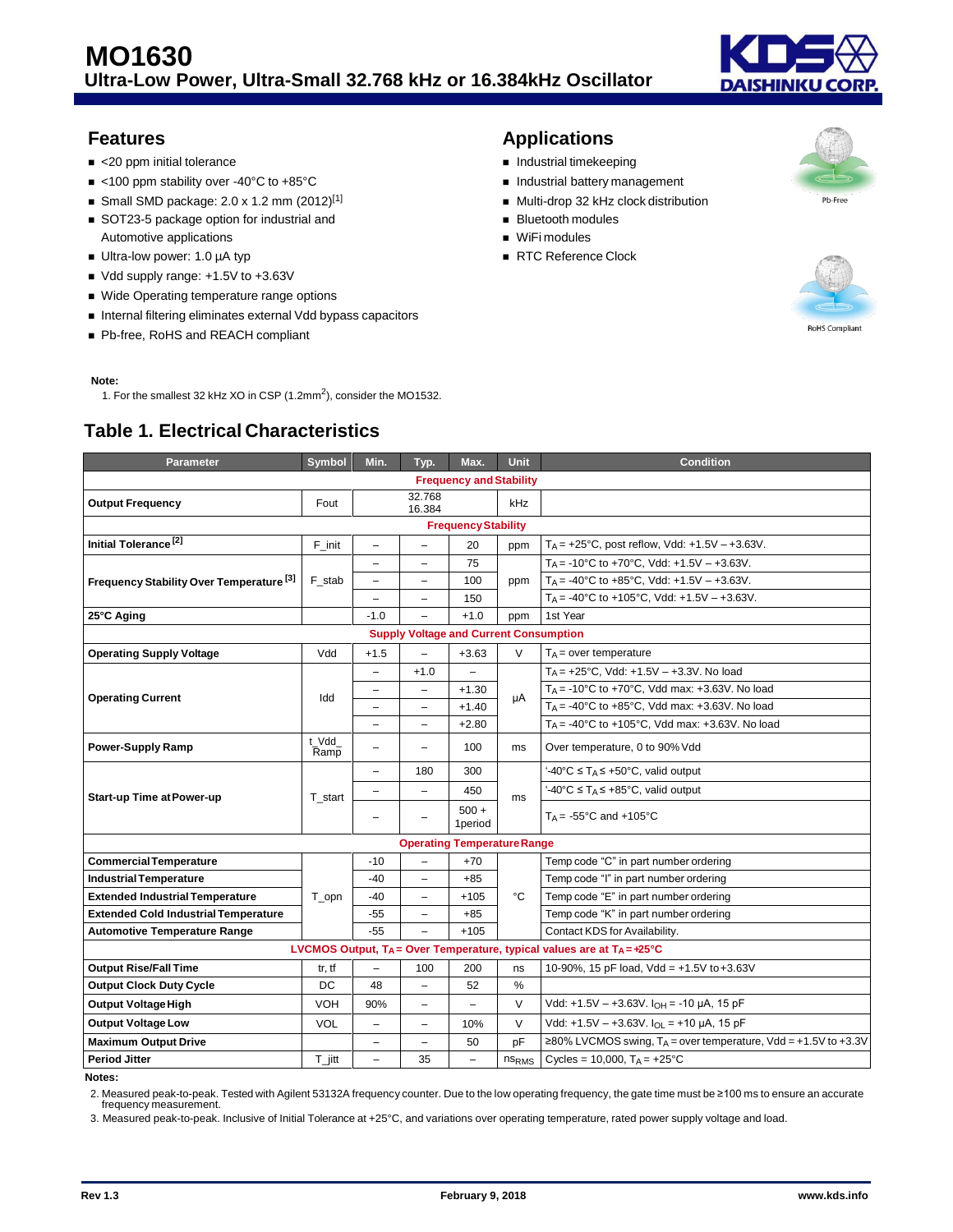

# **Table 2. TPin Configuration**

| <b>SMD</b><br><b>Pin</b> | <b>SOT23-5</b><br>Pin | Symbol  | $U$                    | <b>Functionality</b>                                                                                                                                                                                                                                                  |
|--------------------------|-----------------------|---------|------------------------|-----------------------------------------------------------------------------------------------------------------------------------------------------------------------------------------------------------------------------------------------------------------------|
|                          | 2,3                   | NC/GND  | No Connect             | Connect to GND or leave floating.                                                                                                                                                                                                                                     |
|                          |                       | GND     | Power Supply<br>Ground | Connect to ground. All GND pins must be connected to power supply ground.                                                                                                                                                                                             |
|                          | 5                     | CLK Out | OUT                    | Oscillator clock output. When interfacing to an MCU's XTAL input, the CLK Out is typically connected to the<br>receiving IC's X IN pin.                                                                                                                               |
|                          |                       | Vdd     | Power Supply           | Connect to power supply $+1.5V \le Vdd \le +3.63V$ . Under normal operating conditions, Vdd does not require<br>external bypass/decoupling capacitor(s). Internal power supply filtering will reject more than ±150 mVpp with<br>frequency components through 10 MHz. |





**Figure 1. Pin Assignments Figure 2. Pin Assignments**



**GND** 

## **System Block Diagram**



#### **Figure 3. MO1630 Black Diagram**

## **Absolute Maximum**

Attempted operation outside the absolute maximum ratings may cause permanent damage to the part. Actual performance of the IC is only guaranteed within the operational specifications, not at absolute maximum ratings.

| Parameter                                                                             | <b>Test Condition</b>                                               | Value                                 | <b>Unit</b>  |
|---------------------------------------------------------------------------------------|---------------------------------------------------------------------|---------------------------------------|--------------|
| Continuous Power Supply Voltage Range (Vdd)                                           |                                                                     | $-0.5$ to $+3.63$                     | V            |
| Short Duration Maximum Power Supply Voltage (Vdd)                                     | ≤30 minutes, over -40°C to +85°C                                    | $+4.0$                                |              |
| <b>Short Duration Maximum Operating Temperature Range</b>                             | $Vdd = +1.5V - +3.63V$ , ≤30 mins                                   | $+125$                                | °C           |
| <b>Maximum Continuous Operation Temperature Extreme</b><br>(meeting datasheet limits) | $T_A = -55^{\circ}C$ , Continuous<br>$Vdd = +1.8V - +3.3V \pm 10\%$ | 8                                     | <b>Hours</b> |
| <b>Human Body Model ESD Protection</b>                                                | HBM, JESD22-A114                                                    | $+3000$                               |              |
| <b>Charge-Device Model (CDM) ESD Protection</b>                                       | JESD220C101                                                         | $+750$                                |              |
| <b>Machine Model (MM) ESD Protection</b>                                              | $T_A = +25^{\circ}C$                                                | $+300$                                |              |
| Latch-up Tolerance                                                                    | JESD78 Compliant                                                    |                                       |              |
| <b>Mechanical Shock Resistance</b>                                                    | Mil 883. Method 2002                                                | 10.000                                | g            |
| <b>Mechanical Vibration Resistance</b>                                                | Mil 883, Method 2007                                                | 70                                    | g            |
| 2012 SMD Junction Temperature                                                         |                                                                     | $+150$                                | °C           |
| <b>Storage Temperature</b>                                                            |                                                                     | -65 $^{\circ}$ C to +150 $^{\circ}$ C |              |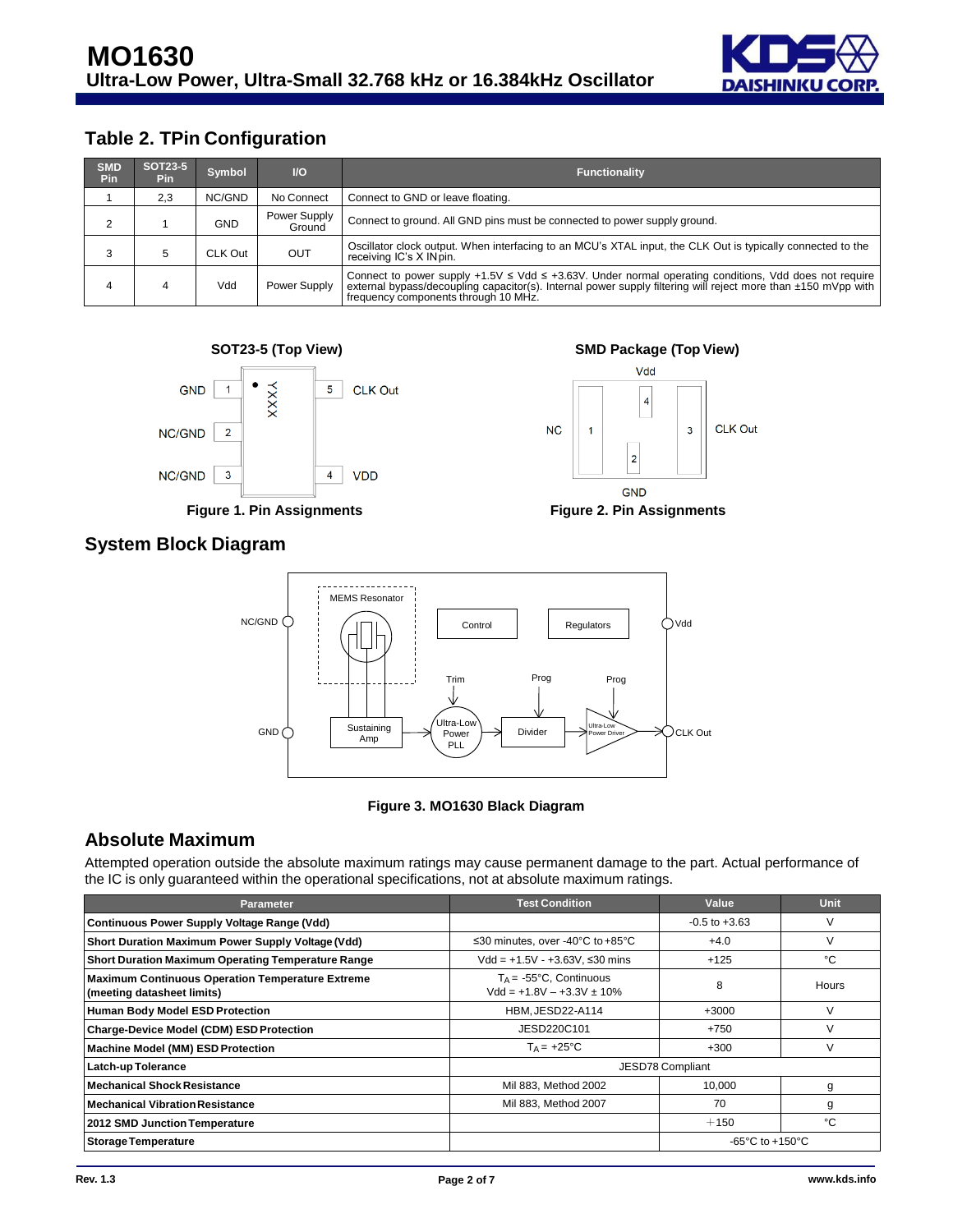

## **Description**

The MO1630 is an ultra-small and ultra-low power 32.768 kHz oscillator optimized for battery-powered applications.

KDS's MEMS oscillators consist of MEMS resonators and a programmable analog circuit. Our MEMS resonators are built with unique MEMS process. A key manufacturing step is Epi-Seal during which the MEMS resonator is annealed with temperatures over +1000°C. Epi-Seal creates an extremely strong, clean, vacuum chamber that encapsulates the MEMS resonator and ensures the best performance and reliability. During Epi-Seal, a poly silicon cap is grown on top of the resonator cavity, which eliminates the need for additional cap wafers or other exotic packaging. As a result, KDS's MEMS resonator die can be used like any other semiconductor die. One unique result of KDS's MEMS process and Epi-Seal manufacturing processes is the capability to integrate KDS's MEMS die with a SOC, ASIC, microprocessor or analog die within a package to eliminate external timing components and provide a highly integrated, smaller, cheaper solution to the customer.

## **Frequency Stability**

The MO1630 is factory calibrated (trimmed) to guarantee frequency stability to be less than 20 ppm at room temperature and very tight stability over temperature. Unlike quartz crystals that have a classic tuning fork parabola temperature curve with a +25°C turnover point, the MO1630 temperature coefficient is extremely flat acrosstemperature.

When measuring the MO1630 output frequency with a frequency counter, it is important to make sure the counter's gate time is  $\geq$ 100 ms. The slow frequency of a 32 kHz clock will give false readings with faster gatetimes.





### **Power Supply Noise Immunity**

The MO1630 is an ultra-small 32 kHz oscillator. In addition to eliminating external output load capacitors common with standard XTALs, this device includes special power supply filtering and thus, eliminates the need for an external Vdd bypass-decoupling capacitor. This feature further simplifies the design and keeps the footprint as small as possible. Internal power supply filtering is designed to reject AC-noise greater than ±150 mVpp magnitude and beyond 10 MHz frequency component.

#### **Power-up**

The MO1630 starts-up to a valid output frequency within 300 ms (180 ms typ). To ensure the device starts-up within the specified limit, make sure the power-supply ramps-up in approximately 10 - 20 ms (to within 90% ofVdd).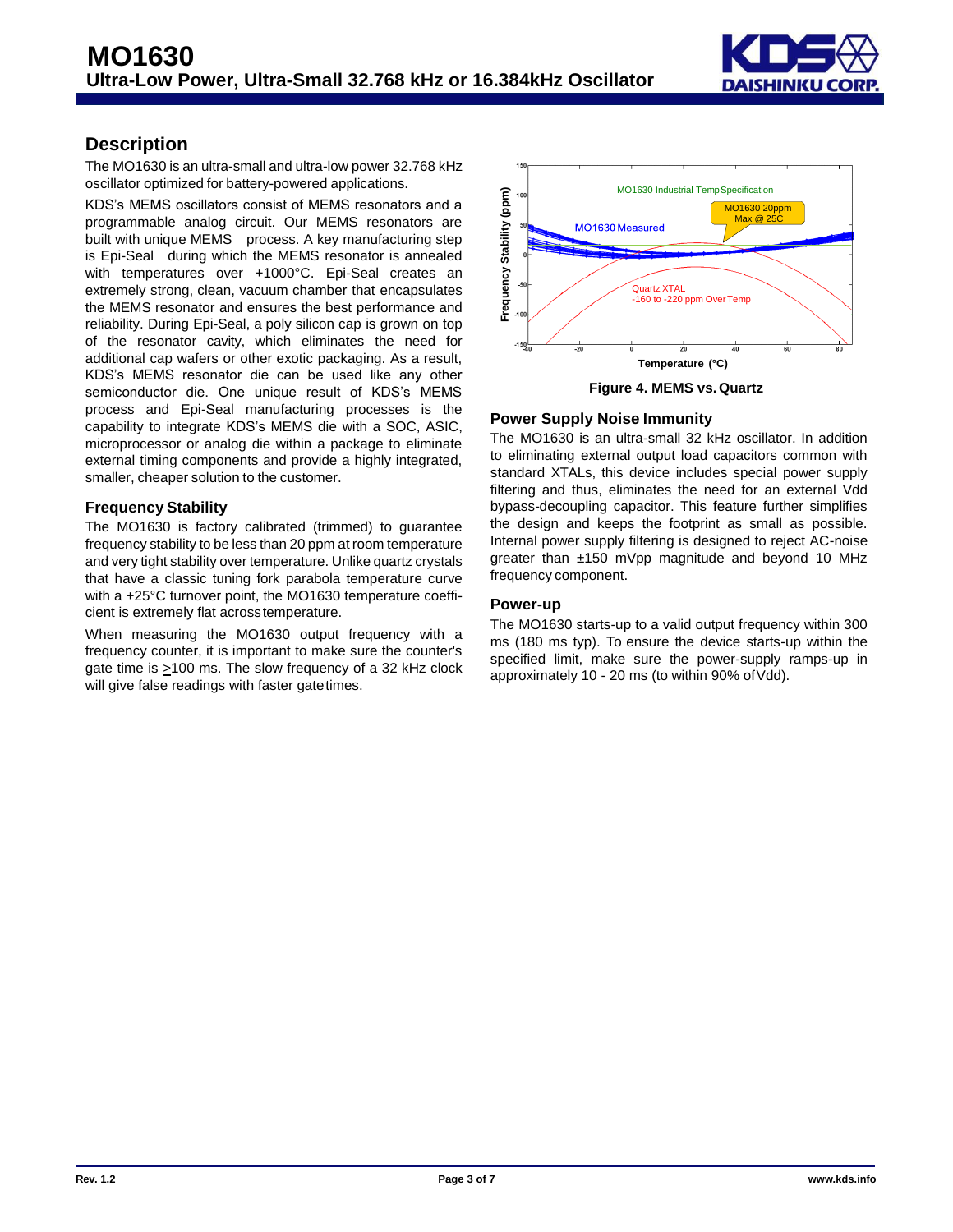

## **Typical Operating Curves**

**(TA =** +**25**°**C, Vdd =** +**1.8V, unless otherwise stated)**



**TA =** +**25**°**C Post Reflow**



**Figure 5. Initial Tolerance Histogram Figure 6. Frequency Stability Over Temperature**



**Figure 7. Supply Current Over Temperature Figure 8. Start-up Time (No load)**

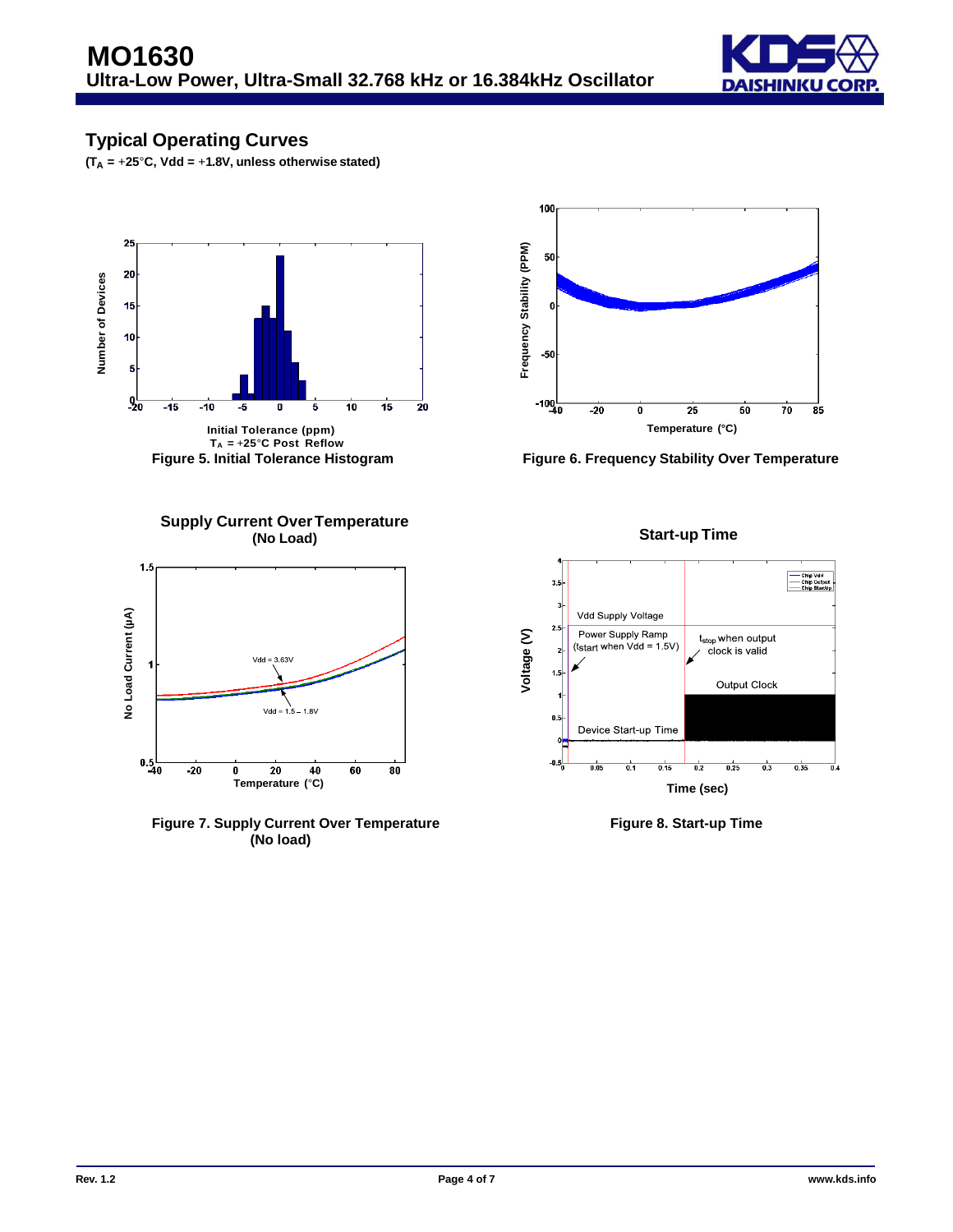



**Figure 9. Power Supply Noise Rejection (±150mV Noise)**



**Figure 10. LVCMOS Output Waveform (Vswing = +1.8V, MO 1630IJ4-DCCM-YY-032768)**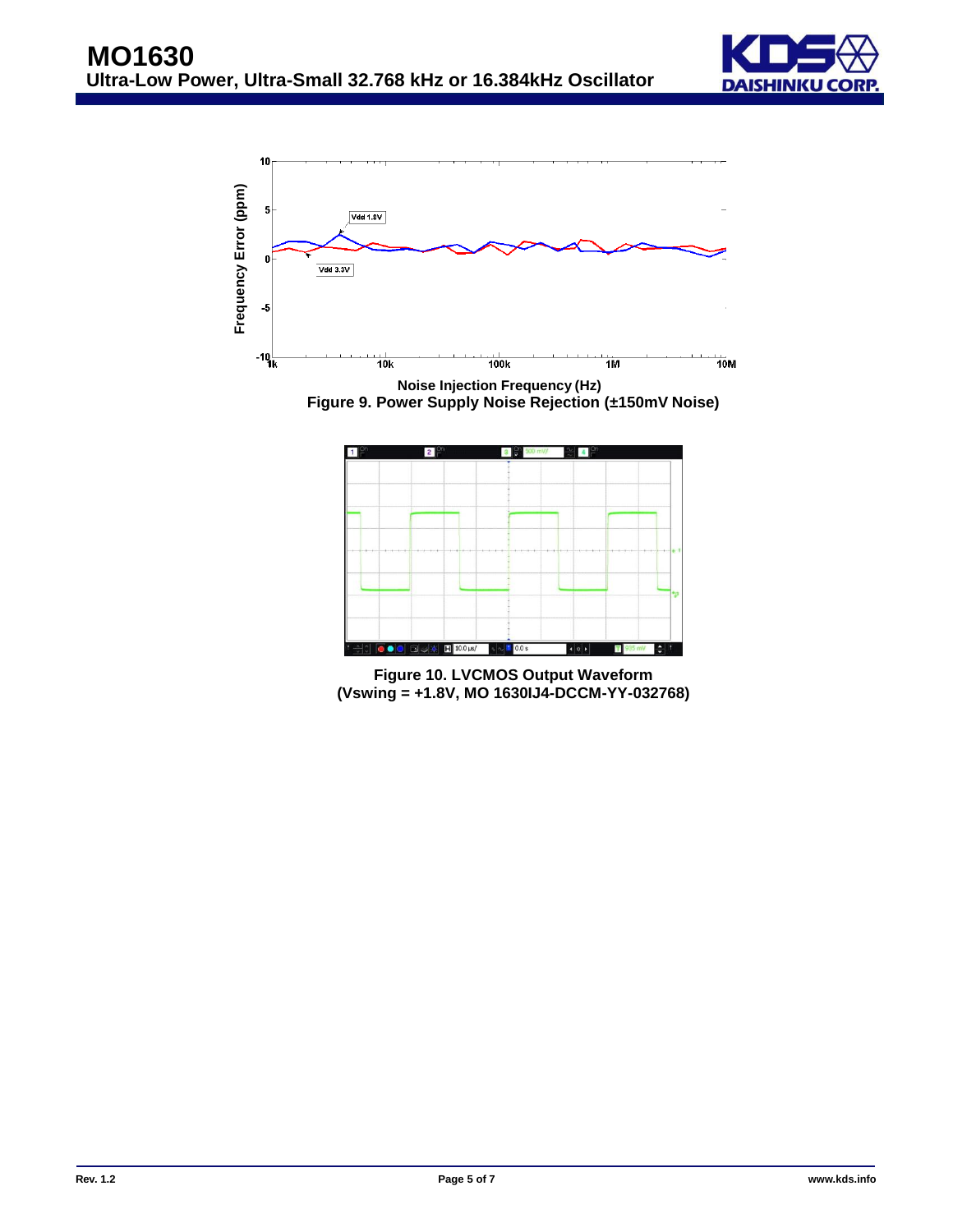

## **Dimensions and Patterns**





| Symbol         | Min.      | Nom.     | Max. |  |
|----------------|-----------|----------|------|--|
| A              | 0.90      | 1.27     | 1.45 |  |
| A1             | 0.00      | 0.07     | 0.15 |  |
| A2             | 0.90      | 1.20     | 1.30 |  |
| b              | 0.30      | 0.35     | 0.50 |  |
| с              | 0.14      | 0.15     | 0.20 |  |
| D              | 2.75      | 2.90     | 3.05 |  |
| E              | 2.60      | 2.80     | 3.00 |  |
| E <sub>1</sub> | 1.45      | 1.60     | 1.75 |  |
| L              | 0.30      | 0.38     | 0.55 |  |
| L1             |           | 0.25 REF |      |  |
| е              | 0.95 BSC. |          |      |  |
| e1             | 1.90 BSC. |          |      |  |
| α              | 0°        |          | 8°   |  |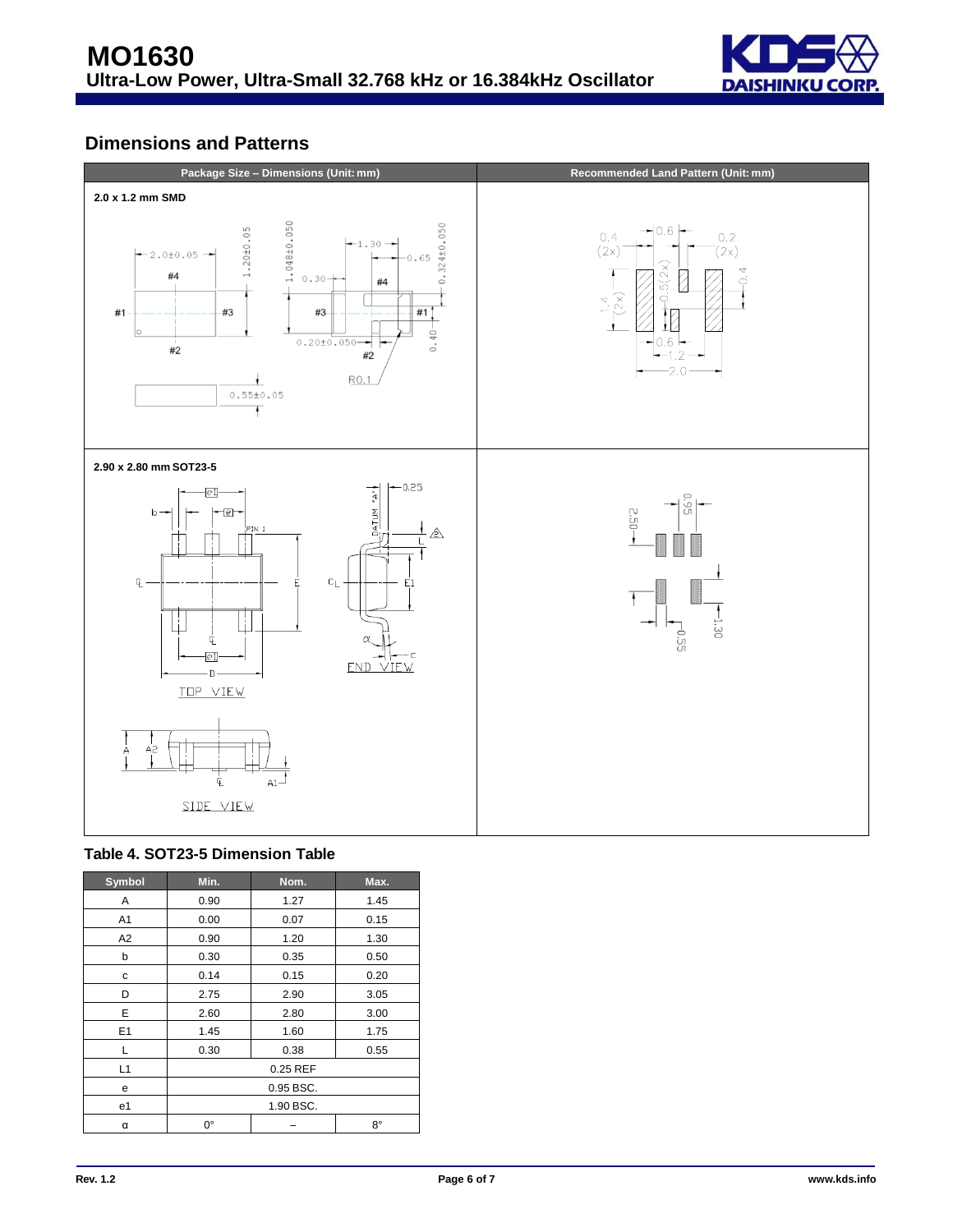

## **Manufacturing Guidelines**

- 1) No Ultrasonic Cleaning: Do not subject the MO1630 to an ultrasonic cleaning environment. Permanent damage or long term reliability issues to the MEMS structure mayoccur.
- 2) For Noisy, high EM environments, we recommend the following design guidelines:
	- Place oscillator as far away from EM noise sources as possible (e.g., high-voltage switching regulators, motor drive control).
	- Route noisy PCB traces, such as digital data lines or high di/dt power supply lines, away from the KDS oscillator.
	- Add a low ESR/ESL, 0.1µF to 1.0µF ceramic capacitor (X7R) to help filter high frequency noise on the Vdd power-supply line. Place it as close to the KDS oscillator Vdd pin as possible.
	- Place a solid GND plane underneath the KDS oscillator to shield the oscillator from noisy traces on the other board layers.
- 3) For additional manufacturing guidelines and marking/tape-reel instructions, contact KDS.